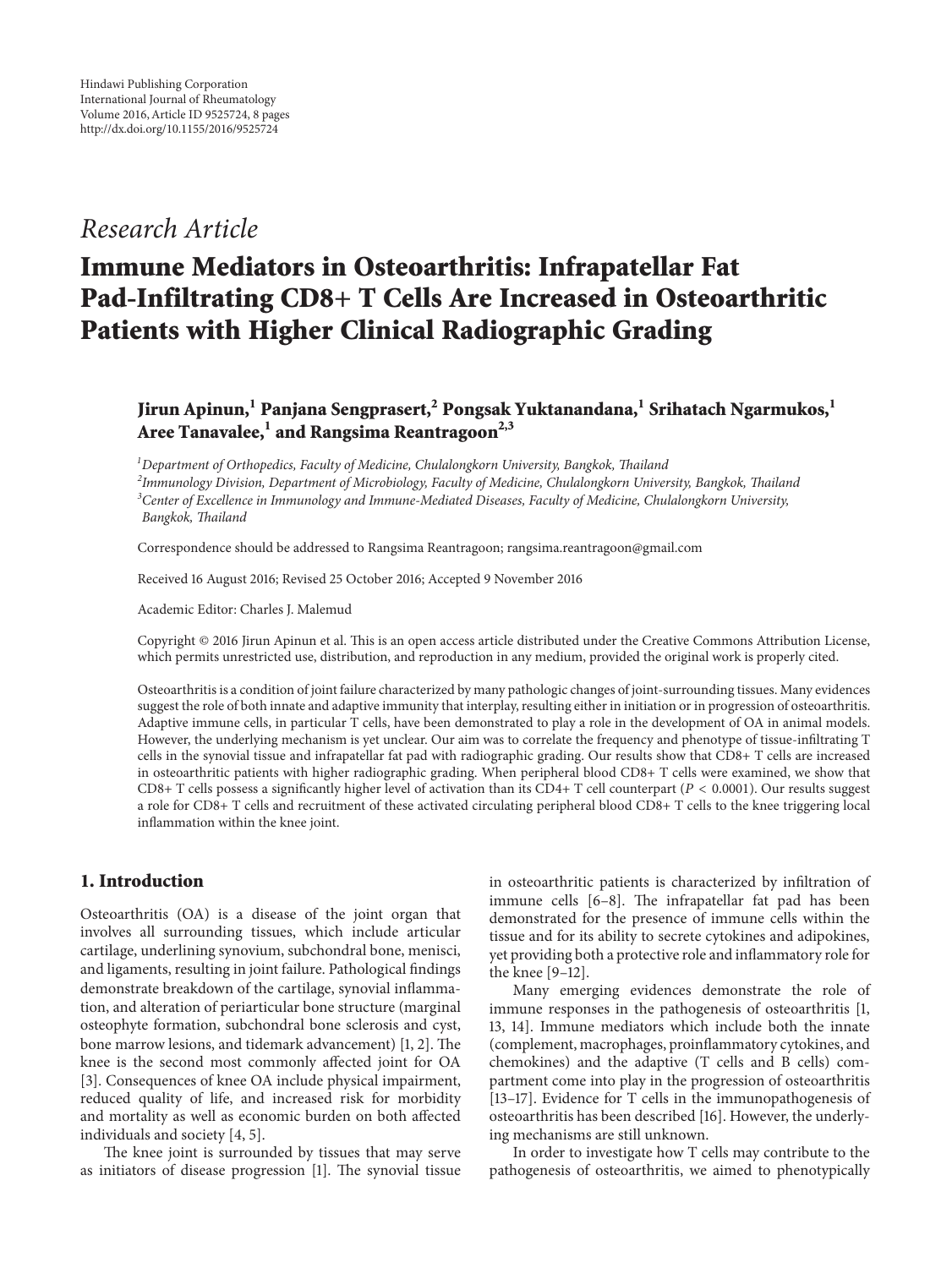characterize peripheral blood, synovial tissue, and infrapatellar fat pad T cells and correlate their phenotypes to radiographic grading of knee OA.

#### **2. Materials and Methods**

*2.1. Patient Recruitment and Sample Collection.* Patients with osteoarthritis undergoing joint replacement (total knee arthroplasty: TKA) at King Chulalongkorn Memorial Hospital were recruited. Peripheral blood was obtained and collected with patient's consent. Synovial tissue and infrapatellar fat pad were obtained as waste materials from the operation. Procedures were performed in accordance with the ethical standards of the responsible committee on human experimentation at the Faculty of Medicine, Chulalongkorn University, Bangkok, Thailand (IRB number 574/57), and with the Helsinki Declaration of 1975, as revised in 2000. Tissue samples obtained were processed immediately.

*2.2. Radiographic Grading.* Preoperative standard plain radiography of all patients was reviewed for radiographic grading according to Kellgren-Lawrence [\[18](#page-6-13)] and Ahlback [\[19](#page-6-14)] as the following: Kellgren-Lawrence (KL) grading system (grade 0: no radiographic features of OA are present; grade 1: doubtful joint space narrowing (JSN) and possible osteophytic lipping; grade 2: definite osteophytes and possible JSN on anteroposterior weight-bearing radiograph; grade 3: multiple osteophytes, definite JSN, sclerosis, and possible bony deformity; grade 4: large osteophytes, marked JSN, severe sclerosis, and definite bony deformity) and the Ahlback grading system (grade 1: joint space narrowing (joint space < 3 mm); grade 2: joint space obliteration; grade 3: minor bone attrition (0–5 mm); grade 4: moderate bone attrition (5–10 mm); grade 5: severe bone attrition (>10 mm)).

*2.3. Isolation of Human Peripheral Blood Mononuclear Cell.* Peripheral blood mononuclear cells (PBMCs) were isolated from whole blood using the Ficoll-Paque density gradient centrifugation method. Briefly, whole blood was layered on to Ficoll-Paque and centrifuged at 2000 rpm for 20 min without any deceleration force at room temperature. PBMCs were then collected and washed with RPMI 1640 (Gibco, Life Technologies) supplemented with 10% fetal calf serum (FCS) (Gibco, Life Technologies). Cells were cryopreserved in 90% FCS/10% dimethyl sulfoxide (DMSO) (Amresco, USA) until experiments were performed.

*2.4. Isolation of Mononuclear Cells from Infrapatellar Fat Pad and Synovial Tissue.* Tissue samples obtained were washed with phosphate buffer saline (PBS) at pH 7.4 twice prior to sample processing. Tissue samples were then cut into 2-3 mm pieces and digested with phosphate buffer saline (PBS) containing  $3 \mu g/mL$  collagenase type IV (Worthington), 0.1  $\mu$ g/mL DNase I (Worthington), and 5% FCS (Gibco, Life Technologies) with shaking at 200 rpm, 37<sup>∘</sup> C for 90 minutes to release cells. Then, supernatant was collected and filtered through a 40  $\mu$ m filter to remove any undigested residue. Cells were washed with RPMI 1640 (Gibco, Life

Technologies) supplemented with 10% FCS (Gibco, Life Technologies) twice. Cells were cryopreserved in 90% FCS/10% DMSO (Amresco, USA) until experiments were performed.

*2.5. Cell Surface Staining.* Cells isolated from peripheral blood and either synovial tissue or infrapatellar fat pad, 10<sup>5</sup> cells, and cryopreserved cells were labeled with monoclonal antibodies at 4<sup>∘</sup> C for 30 minutes with the following antibodies: anti-CD3-phycoerythrin-cyanine 7 (PE-Cy7) (clone UCHT1), anti-CD4-phycoerythrin-cyanine 5 (PE-Cy5) (clone RPA-T4), anti-CD8-Alexa Fluor 700 (clone SK1), and anti-CD69-phycoerythrin (PE) (clone FN50). All antibodies were purchased from Biolegend, CA, USA. After washing twice the cells with PBS buffer, labeled cells were then fixed and permeabilised with 1% formaldehyde. Cells were acquired on the BD LSRII flow cytometer. Analysis was performed using the FlowJo (Treestar, USA).

*2.6. Statistical Analysis.* All data were analyzed using the Statistical Package for Social Sciences (SPSS 15.0, SPSS Inc., Chicago, IL, USA) and GraphPad InStat version 5.0 software (San Diego, CA, USA). The results were presented as mean ± SD. The demographic parameters of the differences group in OA were compared using one-way analysis of variance (ANOVA). The Mann–Whitney unpaired *t*-test was carried out to determine the differences in the expression of surface marker between groups of OA. Correlation analysis between frequencies of CD4 and CD8 and radiographic severity grading of OA in PBMC, synovial tissue, and infrapatellar fat pad were performed using the one-way analysis of variance (ANOVA). All different data were considered statistical significant at a  $P$  value of <0.05.

#### **3. Results**

*3.1. Demographic Characteristics of Osteoarthritic Subjects.* Fifty patients were recruited into the study and classified using the Ahlback classification system and Kellgren-Lawrence (KL) classification system. Patients were classified into Ahlback grades 1 (20%,  $N = 10$ ), 2 (46%,  $N = 23$ ), 3  $(28\%, N = 14)$ , and 4  $(6\%, N = 3)$  and none with grade 5 severity. However, using the KL classification, over 90% of patients were classified as KL grades 3 ( $N = 24$ ) and  $4(N = 25)$ . There were very few or no patients for KL grades 1, 2, and 5. Thus, the Ahlback classification system was used throughout this study. Table [1](#page-2-0) shows the demographic characteristics of patients that were included in the study. We observed here that patients with Ahlback grading 2 had the highest average body mass index (BMI) (Table [1\)](#page-2-0). Either only peripheral blood, synovial tissue, or infrapatellar fat pad; or 2 out of 3 tissues; or all tissues were collected from each patient. Due to the limited amount of tissue, in some samples, isolated lymphocytes were insufficient for further analysis.

*3.2. Synovial Tissue and Infrapatellar Fat Pad T Cell Infiltration in Knee Osteoarthritic Patients.* First, we investigated CD3+ T cells present in peripheral blood, synovial tissue, and infrapatellar fat pad of knee osteoarthritic patients by isolating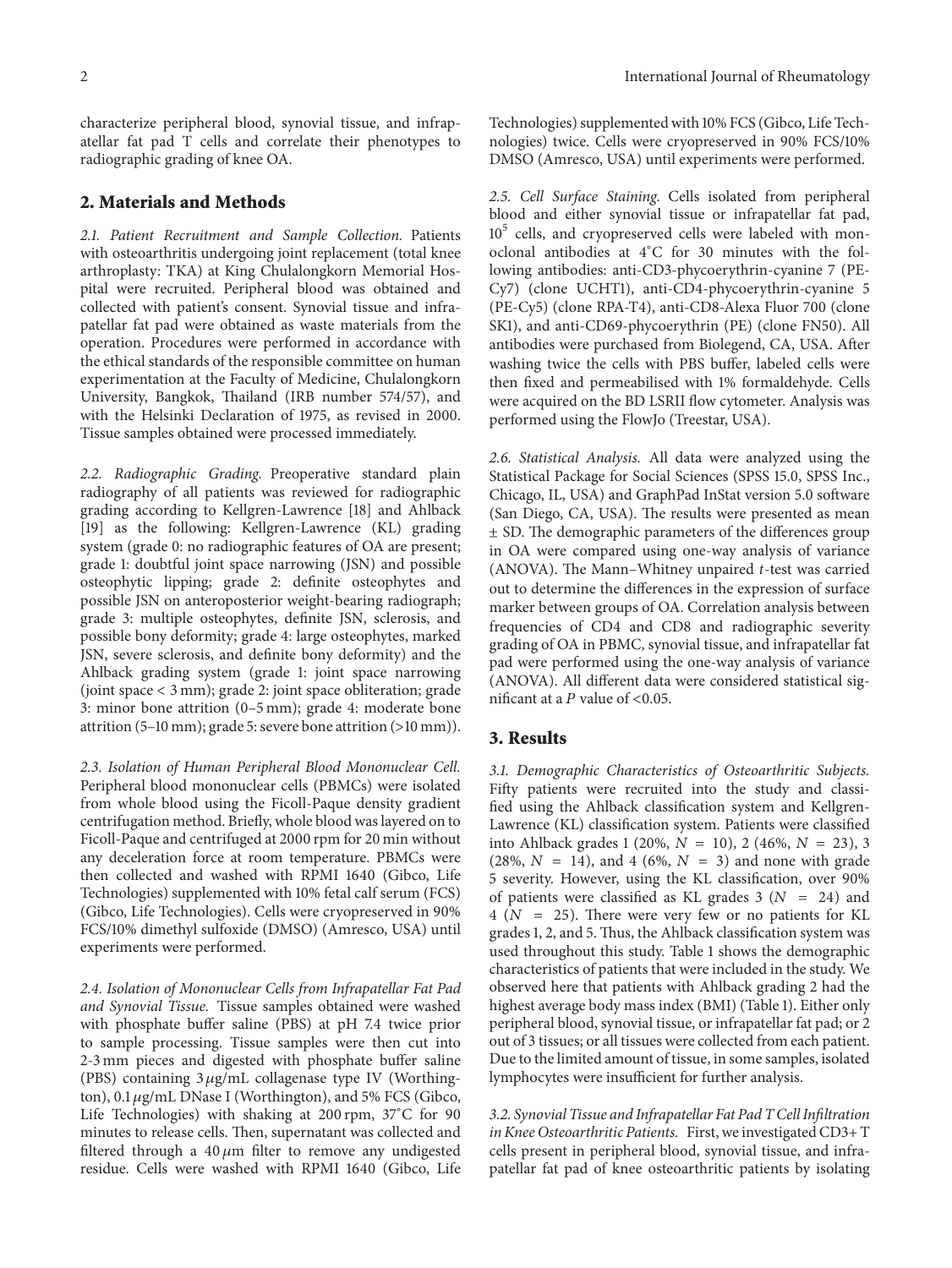| Demographic data                     | Ahlback classification system (Mean (SD)) |                      |                      |                 | $P$ value |
|--------------------------------------|-------------------------------------------|----------------------|----------------------|-----------------|-----------|
|                                      | Grade 1 ( $n = 10$ )                      | Grade 2 ( $n = 23$ ) | Grade 3 ( $n = 14$ ) | Grade $4(n=3)$  |           |
| Age (years)                          | 70.11 (4.73)                              | 67.30 (9.24)         | 70.36 (7.98)         | 74.33 (7.51)    | 0.43      |
| Weight (kilograms)                   | 69.99 (11.63)                             | 68.28 (16.63)        | 65.39 (10.21)        | 61.17(10.42)    | 0.59      |
| Height (centimeters)                 | 155.67 (6.32)                             | 154.91 (7.93)        | 153.28 (7.14)        | 157.00 (14.11)  | 0.83      |
| Body mass index $(kg/m2)$            | 25.20 (4.87)                              | 28.39(6.10)          | 27.83 (4.02)         | 24.71 (0.32)    | 0.36      |
| Body temperature (Celsius)           | 36.12(0.72)                               | 36.56(0.41)          | 36.40(0.48)          | 36.32(0.16)     | 0.16      |
| Complete blood count                 |                                           |                      |                      |                 |           |
| Red blood cells $(10^6/\text{ul})$   | 4.59(0.26)                                | 4.38(0.49)           | 4.47(0.43)           | 3.88(0.47)      | 0.11      |
| Platelet $(10^3/\text{uL})$          | 265.13 (38.00)                            | 262.07 (72.81)       | 267.50 (51.37)       | 236.67 (108.74) | 0.90      |
| White blood cells $(10^3/\text{uL})$ | 7.54(2.74)                                | 6.15(1.60)           | 7.76(1.76)           | 7.03(3.03)      | 0.26      |
| Neutrophils (percent)                | 59.89 (11.40)                             | 59.85 (9.10)         | 62.45(7.04)          | 57.30 (16.19)   | 0.84      |
| Lymphocytes (percent)                | 29.25 (8.74)                              | 28.85 (7.30)         | 27.21(6.40)          | 29.33 (12.66)   | 0.94      |
|                                      |                                           |                      |                      |                 |           |

<span id="page-2-0"></span>Table 1: Demographic characteristics of patient population.

lymphocytes from these tissues. Flow cytometric analyses revealed the presence of mononuclear cells and CD3+ T cells from these tissues (Figure [1\(a\)\)](#page-3-0). A substantial proportion of T cell infiltration was found within the synovial tissue (mean  $= 40.67%$ ) and infrapatellar fat pad (mean  $= 45.99%$ ), which was observed to be lower than levels in peripheral blood (mean = 69.8%) ( $P < 0.0001$ ) (Figure [1\(a\)\)](#page-3-0). To determine whether the abundance of T cell infiltration was related to osteoarthritic radiographic grading, patients were stratified using Ahlback's classification and T cell frequency was determined for each group. Our results observed that patient with Ahlback's classification radiographic grade 2 had the highest percentages of T cells in both synovial tissue and infrapatellar fat pad whereas patients with higher grading (grades 3 and 4) had a decline in T cell percentages (Figure [1\(b\)\)](#page-3-1). Regardless, our findings demonstrate the synovial tissue and infrapatellar fat pad as a site of abundant T cell infiltration in knee osteoarthritis.

*3.3. Infrapatellar Fat Pad CD8+ T Cell Frequency Is Increased with Higher Radiographic Grading.* To further investigate T cell phenotypes that may attribute to the pathogenesis of knee osteoarthritis, we characterized peripheral blood, synovial tissue, and infrapatellar fat pad T cells based on their coreceptor expression into CD4+, CD8+, and DN T cell subsets. In the tissues, the composition of T cell subsets revealed a predominance of CD4+ T cells followed by CD8+ and DN T cells, respectively (Figure  $1(c)$ ). However, there was a significantly higher proportion of CD8+ T cell subset in both synovial tissue (mean = 38.75%) and infrapatellar fat pad (mean = 36.86%) when compared to the proportions found in peripheral blood (mean = 17.54%) ( $P < 0.0001$ ) (see Supplementary Figure 1 in Supplementary Material available online at [http://](http://dx.doi.org/10.1155/2016/9525724) [dx.doi.org/10.1155/2016/9525724\)](http://dx.doi.org/10.1155/2016/9525724). In contrast, CD4+ T cells were found in a smaller proportion of total T cells in synovial tissue (mean =  $48.3\%$ ) and infrapatellar fat pad (mean = 49.5%) than in peripheral blood (mean = 75.42%) ( $P \leq$ 0.0001) (Supplementary Figure 1). A much smaller increase in frequency of DN T cells was observed in the synovial tissue and infrapatellar fat pad samples when compared

to peripheral blood  $(P = 0.0016$  and  $P = 0.0001$ , resp.) (Supplementary Figure 1). These results demonstrate an increase in the proportion of CD8+ T cells within the synovial tissue and infrapatellar fat pad when compared to proportions in the circulating peripheral blood.

We next correlated the frequency of peripheral blood, synovial tissue, and infrapatellar fat pad CD4+ and CD8+ T cells with the different radiographic grading based on the Ahlback classification system to determine any association between abundance of T cell infiltration and radiographic grading. We observed an increasing trend between peripheral blood CD8+ T cells and infrapatellar fat pad CD8+ T cells with higher radiographic grading whereas peripheral blood CD4+ T cells and infrapatellar fat pad CD4+ T cells exhibited a decreasing trend (Figure [2\)](#page-4-0). In the synovial tissue, we did not observe any trend between both CD8+ and CD4+ T cells with the different grades of radiographic grading (Figure [2\)](#page-4-0).

*3.4. Peripheral Blood CD8+ T Cells Are Activated in Low Grade Radiographic Severity.* Next, we compared T cell activation levels of peripheral blood, synovial tissue, and infrapatellar fat pad T cell subsets by determining the frequency of CD69+ T cells. Our results demonstrate a higher level of T cell activation in synovial tissue ( $P < 0.0001$ ) and infrapatellar fat pad ( $P < 0.0001$ ) than in peripheral blood in both total T cell and T cell subset populations. Moreover, we also observed a slightly higher level of T cell activation in infrapatellar fat pads than synovial tissues (Figure [3\(a\)\)](#page-5-0). We next determined whether higher levels of T cell activation were associated with higher radiographic grading. Similarly as above, we stratified the patients into different Ahlback grading (grades 1–4) and determined the mean level of T cell activation for each grading. Overall, synovial tissue- and infrapatellar fat padinfiltrating T cells exhibit higher activation levels when compared to T cells isolated from peripheral blood (Figure [3\(b\)\)](#page-5-1). However, we did not observe any trend between activated T cell (CD69+) frequencies with the different levels of radiographic grading. Surprisingly, we did observe that peripheral blood CD8+ T cells had a significantly higher percentage of activated cells than CD4+ T cells ( $P < 0.0001$ ) (Figure [3\(c\)\)](#page-5-2)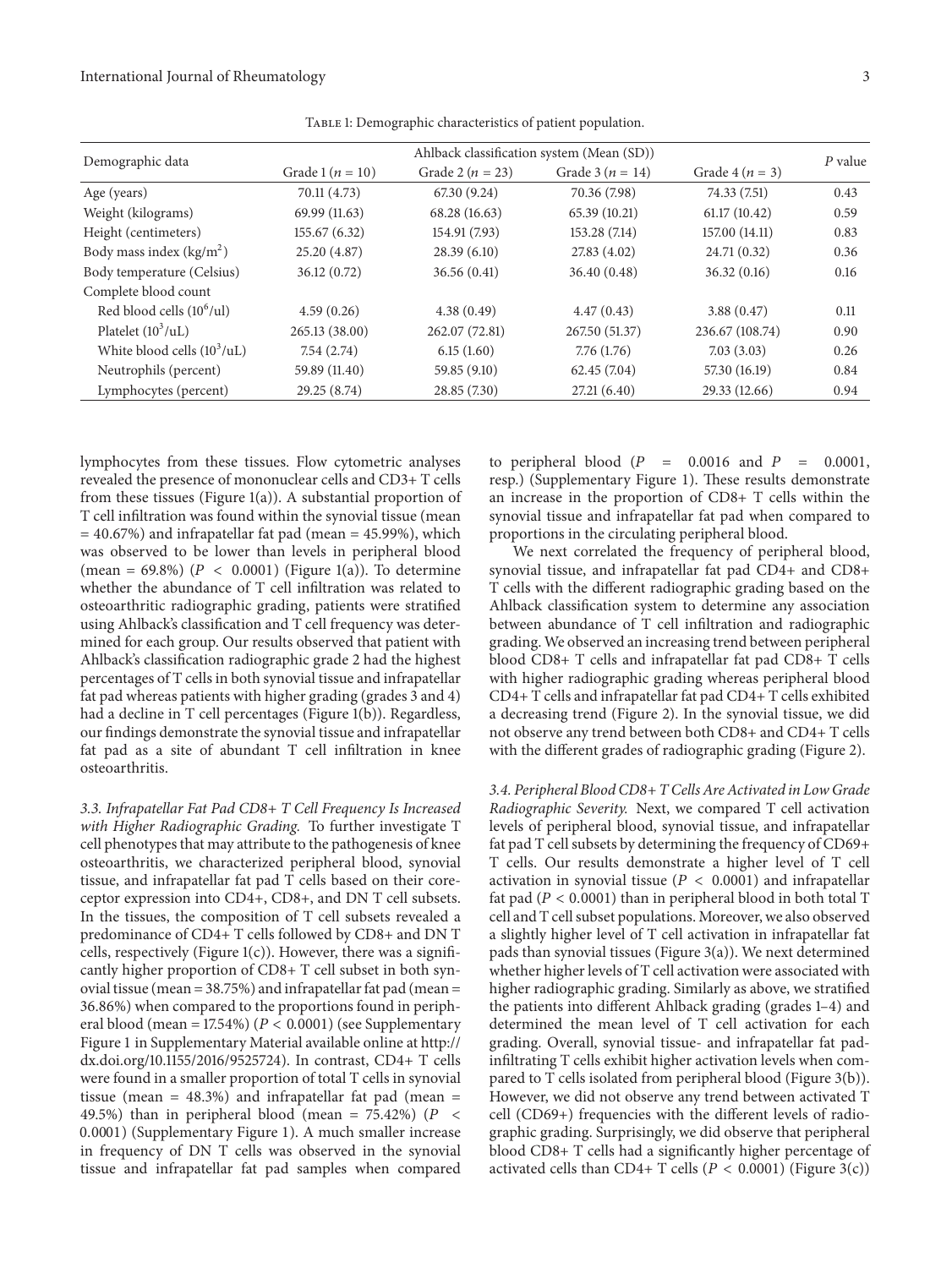<span id="page-3-0"></span>

<span id="page-3-2"></span><span id="page-3-1"></span>Figure 1: T cell frequency in peripheral blood, synovial tissue, and infrapatellar fat pad of knee osteoarthritis patients. Mononuclear cells were isolated from peripheral blood, synovial tissue, and infrapatellar fat pad. Cells were phenotypically characterized based on CD3+, CD4+, and CD8+ surface expression. (a) Graph comparing CD3+ T cell frequency of total mononuclear cells in peripheral blood ( $N = 48$ ), synovial tissue ( $N = 42$ ), and infrapatellar fat pad ( $N = 47$ ). (b) Graphs showing CD3+ T cell frequency of total mononuclear cells in synovial tissue and infrapatellar fat pad stratified based on Ahlback clinical grading (grades 1–4). Synovial tissue grades I ( $N = 9$ ), II ( $N = 20$ ), III ( $N = 10$ ), and IV ( $N = 3$ ); infrapatellar fat pad grades I ( $N = 10$ ), II ( $N = 21$ ), III ( $N = 13$ ), and IV ( $N = 3$ ). (c) Bar graphs showing composition of different T cell subset (CD4+, CD8+, and DN T cells) frequencies isolated from peripheral blood (PBMC) ( $n = 48$ ), synovial tissue ( $N = 42$ ), and infrapatellar fat pad ( $N = 47$ ). Bars are mean values with error bars.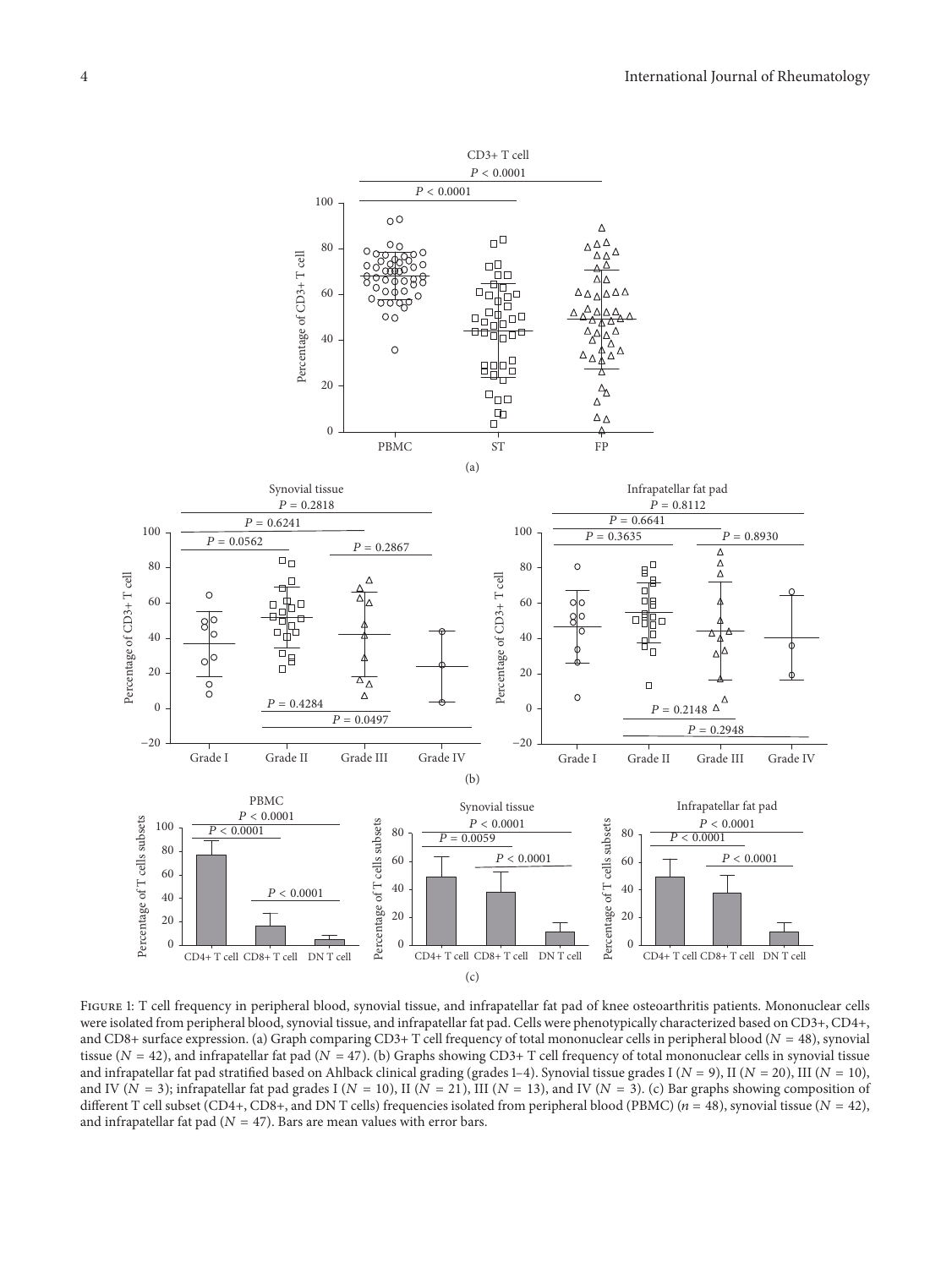

<span id="page-4-0"></span>FIGURE 2: Frequency of CD4<sup>+</sup> and CD8<sup>+</sup> T cells from peripheral blood, synovial tissue, and infrapatellar fat pad in patients with higher radiographic grading. Graphs showing frequencies of  $CD4^+$  and  $CD8^+$  T cells in peripheral blood (PBMC) ( $N = 48$ ), synovial tissue (ST)  $(N = 42)$ , and infrapatellar fat pad (FP) ( $N = 47$ ) from patients which were clinically graded based on the Ahlback classification system into grades I to IV. Number of dots corresponds to number of the patients. Error bar represents the mean and standard deviation (mean ± SD).

even at lower grades (Figure [3\(b\)\)](#page-5-1). This was in contrast to peripheral CD4+ T cells, where very few percentages of cells were activated (Figure [3\(b\)\)](#page-5-1). These results suggest that circulating peripheral blood CD8+ T cells may be in an activated state even prior to recruitment to the osteoarthritic joint.

#### **4. Discussion**

Our study is among the first few studies to investigate T cells isolated from peripheral blood, synovial tissue, and infrapatellar pad of individuals with knee osteoarthritis. We describe a correlation between infrapatellar fat padinfiltrated CD8+ T cells with disease severity based on radiographic grading and show that a proportion of peripheral CD8+ T cells are in an activated state, even in patients with low grades of disease severity.

T cells are immune players in the adaptive immune response of many chronic inflammatory diseases. In order to investigate the local inflammation of osteoarthritic joints, we adapted a knee osteoarthritis model in humans and obtained tissues (synovial tissue and infrapatellar fat pad) that surrounded the osteoarthritic joint from patients undergoing TKA. We focused on the relation of T cell frequency and/or the different T cell subset frequency with radiographic grading. Our results reveal a substantial proportion of T cell infiltration within the synovial tissue and infrapatellar fat pad. However, levels were lower than frequencies in peripheral blood as other immune components, such as macrophages, B cells, and mast cells, are composites of this inflammatory cell population [\[9,](#page-6-7) [20](#page-6-15)]. We did not observe any trend in higher Ahlback's radiographic grading with tissue-infiltrating T cell

frequency. It is interesting to speculate that patients with radiographic grade 2 had both the highest average BMI values and T cell frequency as obesity (measured by BMI values) is correlated with an increased risk of knee osteoarthritis [\[21](#page-6-16), [22\]](#page-6-17). In addition, we also observed the decline in BMI values and T cell frequencies in patients with radiographic grades 3 and 4, respectively. It is also alternatively possible that patients with higher grades of severity (grades 3-4) are in a state of more prolonged activation of T cells, thus leading to a loss of expression of CD3 (in particular CD3 $\varepsilon$ ) [\[23](#page-6-18)]. Earlier studies have reported lower expression of CD3 $\zeta$  chain on synovial T cells in OA patients [\[24](#page-6-19)]. On another note, our study was limited on the population size for patients with Ahlback's radiographic grades 3-4. Therefore, we next investigated the different T cell subsets. Many previous studies described infiltration of CD4+ T cells and a Th1/Th2 cytokine profile from synovial tissue lining [\[6](#page-6-5), [7](#page-6-20), [20,](#page-6-15) [25](#page-7-0)[–28\]](#page-7-1). Our findings confirmed these findings of predominant tissue-infiltrating CD4+ T cells in synovial tissue and infrapatellar fat pad. The proportion of synovial tissue CD4+ : CD8+ T cells have been reported as high as  $5:1$  [\[8\]](#page-6-6) and were associated with pain score [\[20](#page-6-15)]. We report here the same findings of high predominance of synovial tissue CD4+ T cells and, in addition, also in the infrapatellar fat pad. Despite these similar findings, interestingly, we observed a higher proportion of tissue-infiltrating CD8+ T cells in the synovial tissue and infrapatellar fat pad when compared to peripheral blood. Moreover, circulating peripheral blood CD8+ T cells were also found to possess higher levels of activation in our study.

Previously, it has been shown that, in synovial fluid of patients with chronic inflammatory arthritis, Epstein-Barr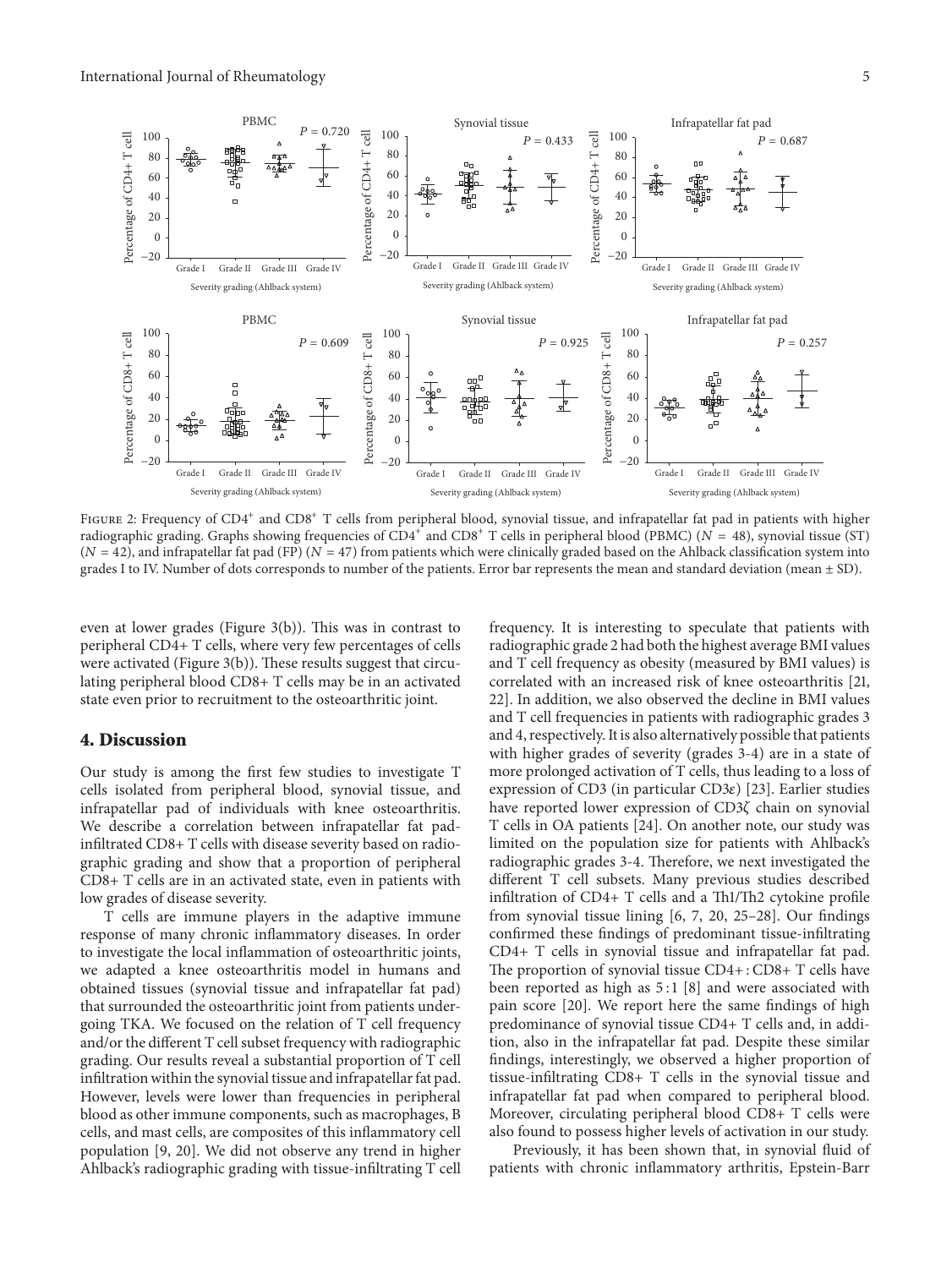<span id="page-5-0"></span>

<span id="page-5-2"></span><span id="page-5-1"></span>FIGURE 3: Activation phenotype of T cells isolated from peripheral blood, synovial tissue, and infrapatellar fat pad of knee osteoarthritis patients. Mononuclear cells were isolated from peripheral blood, synovial tissue, and infrapatellar far pad labeled for CD69 surface expression. (a) Graphs showing total T cell and T cell subset (CD4+ and CD8+) frequencies in peripheral blood (PBMC) ( $N = 48$ ), synovial tissue  $(N = 42)$ , and infrapatellar fat pad  $(N = 47)$ . Mean values are shown with error bars. (b) Bar graphs showing the mean frequency of CD69+ total T cells and CD69+ T cell subsets (CD4+ and CD8+) stratified based on the Ahlback classification for radiographic grading. Bars represent mean values with error bars. (c) Comparison of frequency of CD4+CD69+ and CD8+CD69+ T cells in peripheral blood, synovial tissue, and infrapatellar fat pad. Shown are mean values.  $P < 0.05$  was considered significant. (\*\*\* $p < 0.0001$ ; \*\* $p < 0.005$ ; \* $p < 0.01$ .)

virus (EBV) peptide-specific CD8+ T cells can be found [\[29\]](#page-7-2). Moreover, CD8+ T cells contribute to osteoarthritis progression via cartilage degeneration in an animal model [\[30\]](#page-7-3). A higher frequency of human peripheral blood CD8+ T cells was observed in osteoarthritic patients with increasing age which has also been described [\[31](#page-7-4)]. Our findings in this study as well as others imply a potential role of CD8+ T cells as immune mediators in osteoarthritis. In addition, genetic factors, which include both HLA classes I and II and a single nucleotide polymorphism (SNP) mapped to an inhibitor of T cell proliferation, were reported to be associated with osteoarthritis [\[32](#page-7-5)[–39](#page-7-6)], further underscoring potential roles of T cells in the development of osteoarthritis.

In addition, Attur et al. recently described the use of systemic markers of inflammation as biomarkers of osteoarthri-tis [\[40](#page-7-7), [41](#page-7-8)]. This finding supports our observation of relatively higher levels of peripheral blood activated CD8+ T cells when compared to its CD4+ T cell compartment. Both these findings suggest that osteoarthritis may be a disease state of systemic inflammation of the host, despite local clinical symptoms.

Limitations of our study include our selection of patients and a lack of healthy control group. For ethical reasons, only tissues from patients that were undergoing TKA were obtained, thus leading to a selection bias of the patient population as being distributed among KL grades 3-4. In addition, our study lacked synovial tissue and infrapatellar fat pad from age-matched healthy cadaveric individuals.

In conclusion, we demonstrate here that the infrapatellar fat pad may serve as a niche for inflammatory T cells to reside, especially CD8+ T cells, and whether these cells are those of preactivated circulating peripheral blood CD8+ T cells, as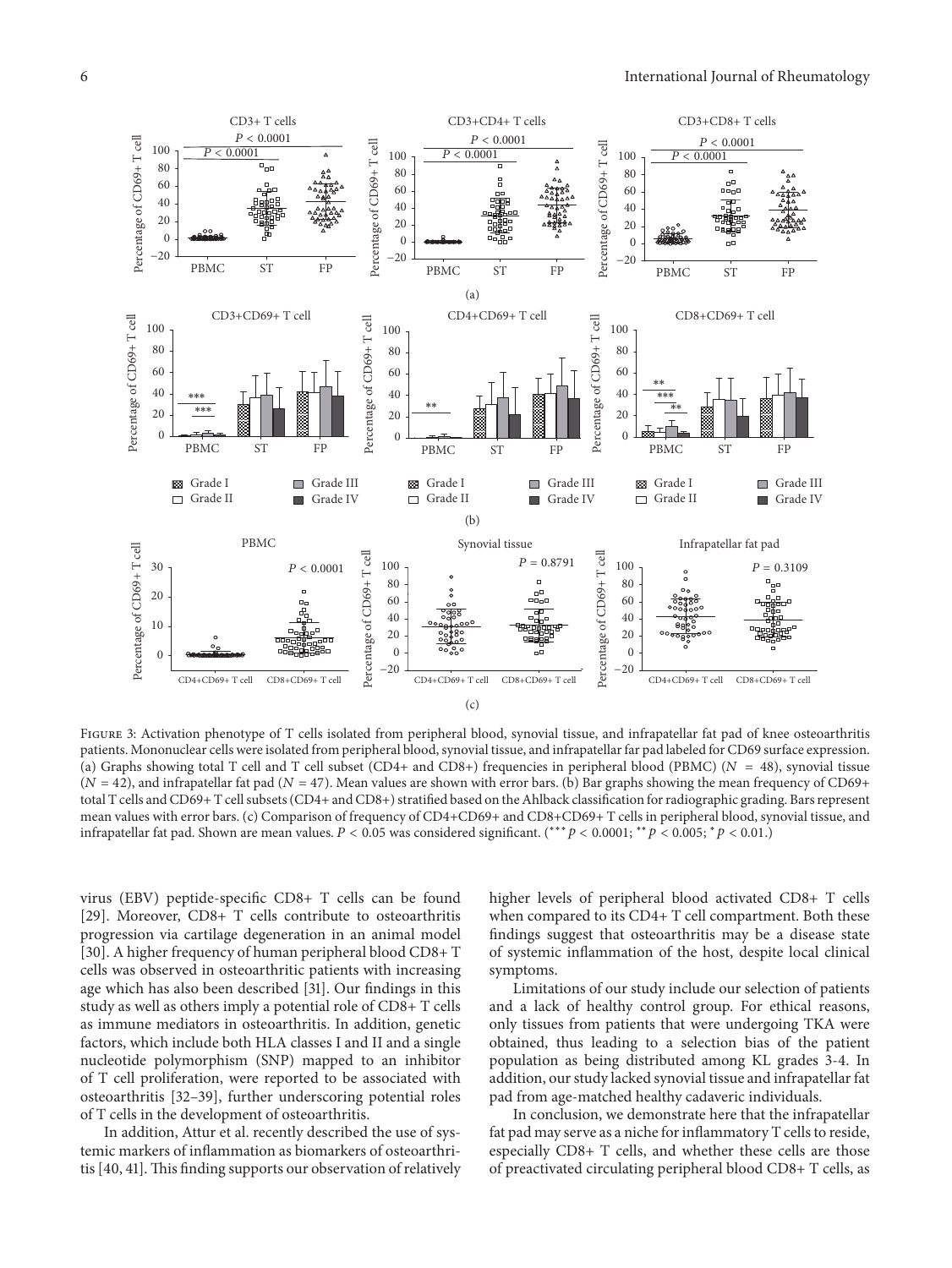described in this study, recruited to the tissue sites or whether the high level of CD8+ T cell activation which predisposes the host to local inflammation in the body when exposed to neoantigens in the knee joint is an aspect that still requires further investigation. We favor the idea that both peripheral blood and tissue-infiltrating CD8+ T cells may play a predominant role in the development of knee osteoarthritis.

#### **Competing Interests**

The authors declare that they have no competing interests.

#### **Authors' Contributions**

All authors were involved in revising the manuscript critically for important intellectual content, and all authors approved the final version to be published. Jirun Apinun, Aree Tanavalee, and Rangsima Reantragoon initiated and designed the study. Jirun Apinun, and Panjana Sengprasert conducted the experiments and collected and analyzed the data. Jirun Apinun and Rangsima Reantragoon wrote the manuscript. Pongsak Yuktanandana, Srihatach Ngarmukos, and Aree Tanavalee provided clinical specimens and clinical intellectual discussions for the preparation of the manuscript.

#### **Acknowledgments**

This study was funded by the Faculty of Medicine, Ratchadapiseksompot Grant, Grant no. RA58/054. The authors would like to thank the participating patients and clinical staffs at the orthopedics ward for providing and collecting samples that were used in this study.

#### **References**

- <span id="page-6-0"></span>[1] R. F. Loeser, S. R. Goldring, C. R. Scanzello, and M. B. Goldring, "Osteoarthritis: a disease of the joint as an organ," *Arthritis and Rheumatism*, vol. 64, no. 6, pp. 1697–1707, 2012.
- <span id="page-6-1"></span>[2] J. Sellam and F. Berenbaum, "The role of synovitis in pathophysiology and clinical symptoms of osteoarthritis," *Nature Reviews Rheumatology*, vol. 6, no. 11, pp. 625–635, 2010.
- <span id="page-6-2"></span>[3] W. J. Rejeski and S. Shumaker, "Knee osteoarthritis and healthrelated quality of life," *Medicine and Science in Sports and Exercise*, vol. 26, no. 12, pp. 1441–1445, 1994.
- <span id="page-6-3"></span>[4] L. Murphy and C. G. Helmick, "The impact of osteoarthritis in the United States: a population-health perspective," *American Journal of Nursing*, vol. 112, no. 3, supplement 1, pp. S13–S19, 2012.
- <span id="page-6-4"></span>[5] M. Agaliotis, M. G. Mackey, S. Jan, and M. Fransen, "Burden of reduced work productivity among people with chronic knee pain: a systematic review," *Occupational and Environmental Medicine*, vol. 71, no. 9, pp. 651–659, 2014.
- <span id="page-6-5"></span>[6] H. Ishii, H. Tanaka, K. Katoh, H. Nakamura, M. Nagashima, and S. Yoshino, "Characterization of infiltrating T cells and Th1/Th2type cytokines in the synovium of patients with osteoarthritis," *Osteoarthritis and Cartilage*, vol. 10, no. 4, pp. 277–281, 2002.
- <span id="page-6-20"></span>[7] M. J. Benito, D. J. Veale, O. FitzGerald, W. B. van den Berg, and B. Bresnihan, "Synovial tissue inflammation in early and late osteoarthritis," *Annals of the Rheumatic Diseases*, vol. 64, no. 9, pp. 1263–1267, 2005.
- <span id="page-6-6"></span>[8] I. Saito, T. Koshino, K. Nakashima, M. Uesugi, and T. Saito, "Increased cellular infiltrate in inflammatory synovia of osteoarthritic knees," *Osteoarthritis and Cartilage*, vol. 10, no. 2, pp. 156–162, 2002.
- <span id="page-6-7"></span>[9] I. R. Klein-Wieringa, M. Kloppenburg, Y. M. Bastiaansen-Jenniskens et al., "The infrapatellar fat pad of patients with osteoarthritis has an inflammatory phenotype," *Annals of the Rheumatic Diseases*, vol. 70, no. 5, pp. 851–857, 2011.
- [10] A. Ioan-Facsinay and M. Kloppenburg, "An emerging player in knee osteoarthritis: the infrapatellar fat pad," *Arthritis Research & Therapy*, vol. 15, no. 6, article 225, 2013.
- [11] W. Han, S. Cai, Z. Liu et al., "Infrapatellar fat pad in the knee: is local fat good or bad for knee osteoarthritis?" *Arthritis Research & Therapy*, vol. 16, no. 4, article R145, 2014.
- <span id="page-6-8"></span>[12] J. Cai, J. Xu, K. Wang et al., "Association between infrapatellar fat pad volume and knee structural changes in patients with knee osteoarthritis," *The Journal of Rheumatology*, vol. 42, no. 10, pp. 1878–1884, 2015.
- <span id="page-6-9"></span>[13] M. Kapoor, J. Martel-Pelletier, D. Lajeunesse, J.-P. Pelletier, and H. Fahmi, "Role of proinflammatory cytokines in the pathophysiology of osteoarthritis," *Nature Reviews Rheumatology*, vol. 7, no. 1, pp. 33–42, 2011.
- <span id="page-6-10"></span>[14] E. W. Orlowsky and V. B. Kraus, "The role of innate immunity in osteoarthritis: when our first line of defense goes on the offensive," *The Journal of Rheumatology*, vol. 42, no. 3, pp. 363– 371, 2015.
- [15] A. Haseeb and T. M. Haqqi, "Immunopathogenesis of osteoarthritis," *Clinical Immunology*, vol. 146, no. 3, pp. 185–196, 2013.
- <span id="page-6-12"></span>[16] L. I. Sakkas and C. D. Platsoucas, "The role of T cells in the pathogenesis of osteoarthritis," *Arthritis & Rheumatism*, vol. 56, no. 2, pp. 409–424, 2007.
- <span id="page-6-11"></span>[17] Q. Wang, A. L. Rozelle, C. M. Lepus et al., "Identification of a central role for complement in osteoarthritis," *Nature Medicine*, vol. 17, no. 12, pp. 1674–1679, 2011.
- <span id="page-6-13"></span>[18] J. H. Kellgren and J. S. Lawrence, "Radiological assessment of osteo-arthrosis," *Annals of the Rheumatic Diseases*, vol. 16, no. 4, pp. 494–502, 1957.
- <span id="page-6-14"></span>[19] S. Ahlback, "Osteoarthrosis of the knee. A radiographic investigation," *Acta Radiologica: Diagnosis*, supplement 277, pp. 7–72, 1968.
- <span id="page-6-15"></span>[20] I. R. Klein-Wieringa, B. J. de Lange-Brokaar, E. Yusuf et al., "Inflammatory cells in patients with endstage knee osteoarthritis: a comparison between the synovium and the infrapatellar fat pad," *The Journal of Rheumatology*, vol. 43, no. 4, pp. 771– 778, 2016.
- <span id="page-6-16"></span>[21] P. Manninen, H. Riihimaki, M. Heliovaara, and P. Makela, "Overweight, gender and knee osteoarthritis," *International Journal of Obesity and Related Metabolic Disorders*, vol. 20, no. 6, pp. 595–597, 1996.
- <span id="page-6-17"></span>[22] M. R. Sowers and C. A. Karvonen-Gutierrez, "The evolving role of obesity in knee osteoarthritis," *Current Opinion in Rheumatology*, vol. 22, no. 5, pp. 533–537, 2010.
- <span id="page-6-18"></span>[23] S. Valitutti, S. Müller, M. Salio, and A. Lanzavecchia, "Degradation of T cell receptor (TCR)-CD3-ζ complexes after antigenic stimulation," *The Journal of Experimental Medicine*, vol. 185, no. 10, pp. 1859–1864, 1997.
- <span id="page-6-19"></span>[24] L. I. Sakkas, G. Koussidis, E. Avgerinos, J. Gaughan, and C. D. Platsoucas, "Decreased expression of the CD3 $\zeta$  chain in T cells infiltrating the synovial membrane of patients with osteoarthritis," *Clinical and Diagnostic Laboratory Immunology*, vol. 11, no. 1, pp. 195–202, 2004.